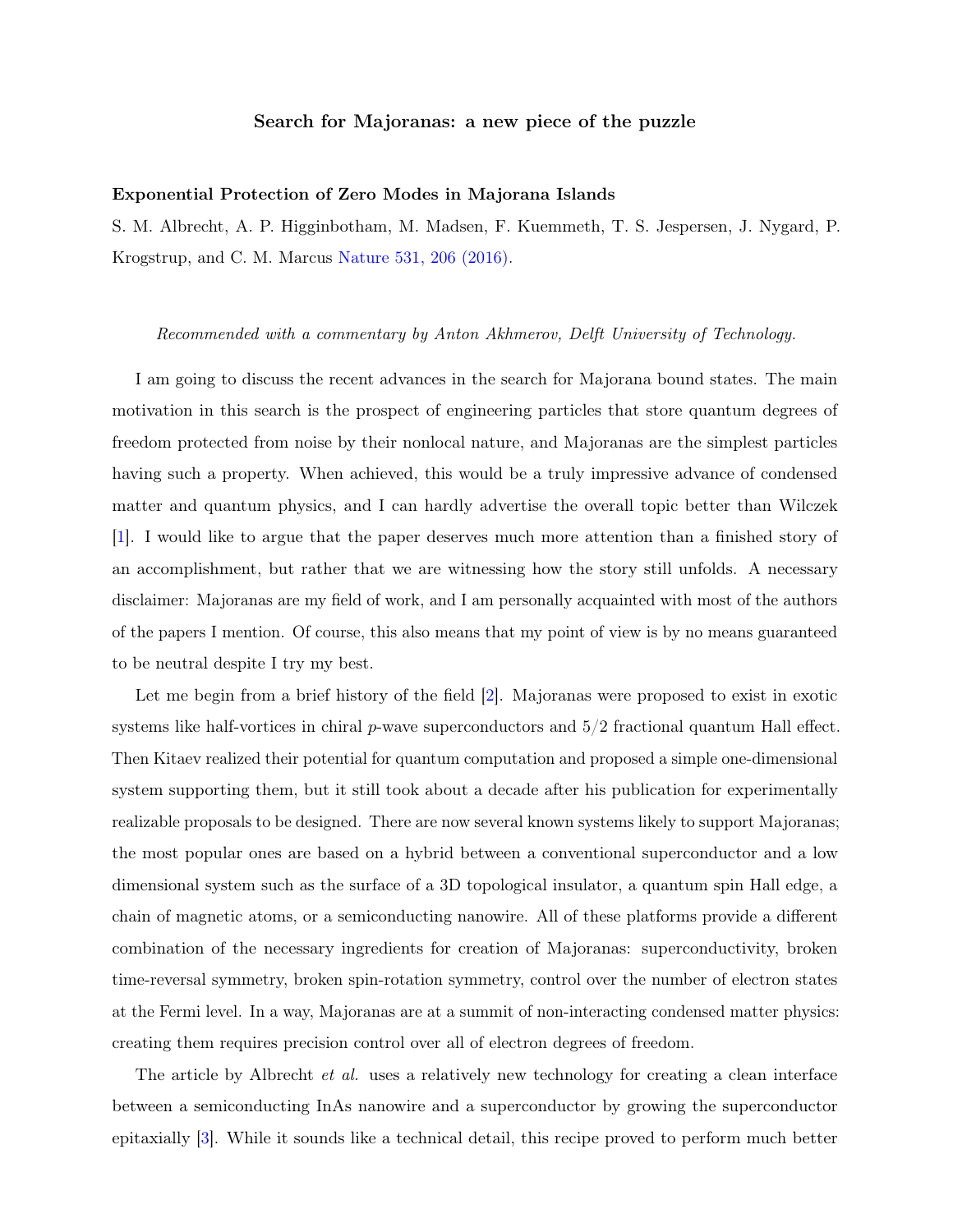than the previous generations of devices relying on evaporated or sputtered superconductors; for instance Josephson junctions made using such samples make superconducting transmon qubits comparable to traditional ones even without optimization. The authors now report verifying that Majoranas in these systems are localized at the ends of a nanowire. They measure transport through a Coulomb-blockaded island made out of a proximitized nanowire and observe that when the magnetic field increases above a threshold value, two almost degenerate transmission peaks appear. Further, the splitting between these peaks shrinks rapidly with the length of the nanowire. This is a significant improvement over a local probe of existence of a single zero bias peak at an end of the nanowire because it agrees with the theoretical expectation of exponential localization of the Majoranas localized at the nanowire ends.

Without paying attention to details, this paper is a milestone towards Majorana-based quantum computation improving on mere creation of Majoranas and preceding measurement of their non-Abelian properties. To me the main interesting aspect of this discovery is not its role in a roadmap, but rather its relation to other bits of experimental and theoretical knowledge.

The first related work I would like to mention is a preprint [\[4\]](#page-2-3) from the group of Kouwenhoven in Delft reporting a similar fabrication recipe applied to an InSb nanowire and a much stronger superconductor—NbTiN—with critical temperature an order of magnitude above that of Al. The authors see that the nanowire quality is improved compared to the previous generations of devices, and they demonstrate that electron transport in new systems becomes ballistic. On the other hand, the induced superconducting gap they observe is strongly suppressed compared to the bulk value (although it is still larger than the bulk gap of Al), and the density of states significantly deviates from the ideal BCS behavior observed in Copenhagen devices. Comparing the two experiments, we can conclude that atomically clean, lattice-matched interfaces are much better. However what about the drastic difference between two systems; which superconductor is better: the one with a larger induced gap, or the one with the density of states profile better fitting the simple expectations?

Comparing with the theory is also not straightforward. The most directly related work by van Heck, Lutchyn, and Glazman [\[5\]](#page-2-4) theoretically analyses transport in an identical setup assuming ideal conditions. Overall their model predicts a region in magnetic field without visible resonant peaks, just like observed experimentally. However their theory also predicts that the conductance peaks in a regime without Majoranas should always be lower than the Majorana resonances, unlike what is seen in the experimental data (in the conclusions van Heck *et al.* argue that a more general model may reverse this trend).

Finally, already answering why Majoranas would appear in these wires is an open question by